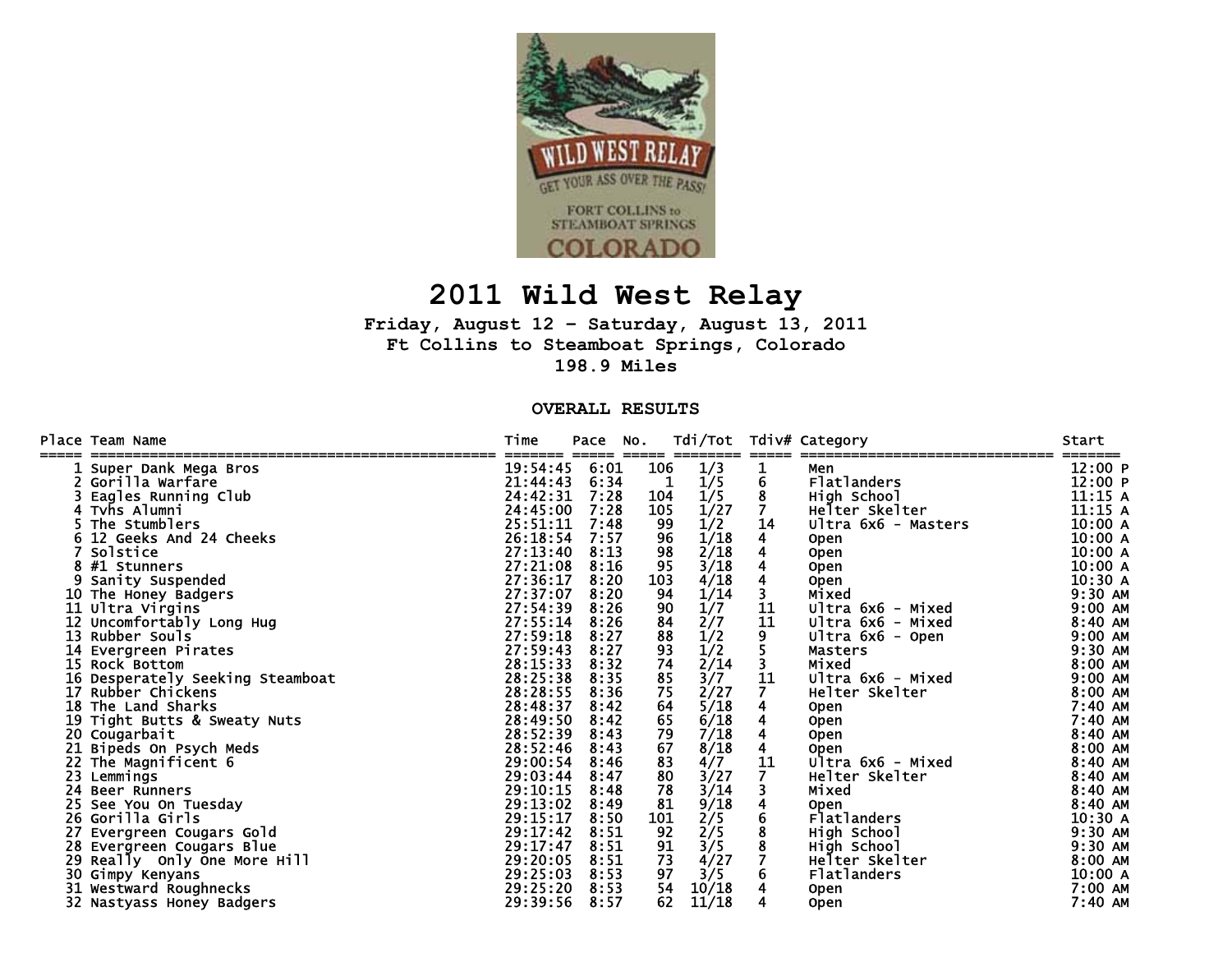| 33 Colorado Non-Elite                                                                                                                                                                                                                                         | 29:42:08       | 8:58 | 29              | 12/18                                                                  | 4                       |                                                                                                                                                                                                                                                                                                        | 6:00 AM   |
|---------------------------------------------------------------------------------------------------------------------------------------------------------------------------------------------------------------------------------------------------------------|----------------|------|-----------------|------------------------------------------------------------------------|-------------------------|--------------------------------------------------------------------------------------------------------------------------------------------------------------------------------------------------------------------------------------------------------------------------------------------------------|-----------|
|                                                                                                                                                                                                                                                               |                |      | 49              | 4/5                                                                    | 8                       |                                                                                                                                                                                                                                                                                                        | 7:00 AM   |
|                                                                                                                                                                                                                                                               |                |      |                 |                                                                        |                         |                                                                                                                                                                                                                                                                                                        |           |
|                                                                                                                                                                                                                                                               |                |      | 89              | $\frac{13/18}{5/27}$                                                   | $\overline{4}$          | Open<br>High School<br>Open<br>Helter Skelter<br>Ultra 6x6 - Masters<br>Ultra 6x6 - Mixed<br>Mixed<br>Helter Skelter<br>Open<br>Open<br>Masters<br>Women<br>Mixed<br>Mixed<br>Mixed<br>Mixed School<br>Mixed<br>Mixed<br>Mixed School<br>Mixed<br>Mixed School<br>Mixed<br>Mixed School<br>Mixed<br>Mi | $9:00$ AM |
|                                                                                                                                                                                                                                                               |                |      | 48              |                                                                        | $\mathbf{7}$            |                                                                                                                                                                                                                                                                                                        | 6:40 AM   |
|                                                                                                                                                                                                                                                               |                |      | 51              | 2/2                                                                    | 14                      |                                                                                                                                                                                                                                                                                                        | 7:00 AM   |
|                                                                                                                                                                                                                                                               |                |      | 69              | $\overline{5}/\overline{7}$                                            | 11                      |                                                                                                                                                                                                                                                                                                        | 8:00 AM   |
|                                                                                                                                                                                                                                                               |                |      |                 |                                                                        |                         |                                                                                                                                                                                                                                                                                                        |           |
|                                                                                                                                                                                                                                                               |                |      | 87              | 4/14                                                                   | $\mathbf{3}$            |                                                                                                                                                                                                                                                                                                        | $9:00$ AM |
|                                                                                                                                                                                                                                                               |                |      | 55              | 6/27                                                                   | $\overline{7}$          |                                                                                                                                                                                                                                                                                                        | 7:20 AM   |
|                                                                                                                                                                                                                                                               |                |      | 57              | 2/3                                                                    | $\mathbf 1$             |                                                                                                                                                                                                                                                                                                        | 7:20 AM   |
|                                                                                                                                                                                                                                                               |                |      |                 |                                                                        |                         |                                                                                                                                                                                                                                                                                                        |           |
|                                                                                                                                                                                                                                                               |                |      | 52              | $\overline{2}/\overline{2}$                                            | 9                       |                                                                                                                                                                                                                                                                                                        | 7:00 AM   |
|                                                                                                                                                                                                                                                               |                |      | 22              | $\frac{1\bar{4}}{2/2}$                                                 | $\overline{\mathbf{4}}$ |                                                                                                                                                                                                                                                                                                        | 5:40 AM   |
|                                                                                                                                                                                                                                                               |                |      | 58              |                                                                        | 5                       |                                                                                                                                                                                                                                                                                                        | 7:20 AM   |
|                                                                                                                                                                                                                                                               |                |      |                 |                                                                        |                         |                                                                                                                                                                                                                                                                                                        |           |
|                                                                                                                                                                                                                                                               |                |      | 72              | 1/11                                                                   | $\overline{2}$          |                                                                                                                                                                                                                                                                                                        | 8:00 AM   |
|                                                                                                                                                                                                                                                               |                |      | 39              | 5/14                                                                   | $\mathbf{3}$            |                                                                                                                                                                                                                                                                                                        | 6:20 AM   |
|                                                                                                                                                                                                                                                               |                |      | 40              | 1/2                                                                    | $\overline{1}3$         | Ultra 6x6 - Helter Skelter                                                                                                                                                                                                                                                                             | 6:20 AM   |
|                                                                                                                                                                                                                                                               |                |      | 43              | 5/5                                                                    |                         |                                                                                                                                                                                                                                                                                                        |           |
|                                                                                                                                                                                                                                                               |                |      |                 |                                                                        | 8                       |                                                                                                                                                                                                                                                                                                        | 6:40 AM   |
|                                                                                                                                                                                                                                                               |                |      | 61              | $\frac{15/18}{7/27}$                                                   | $\overline{\mathbf{4}}$ |                                                                                                                                                                                                                                                                                                        | 7:40 AM   |
|                                                                                                                                                                                                                                                               |                |      | 45              |                                                                        | $\overline{7}$          |                                                                                                                                                                                                                                                                                                        | 6:40 AM   |
|                                                                                                                                                                                                                                                               |                |      | 34              | 6/14                                                                   | $\overline{\mathbf{3}}$ |                                                                                                                                                                                                                                                                                                        | 6:00 AM   |
|                                                                                                                                                                                                                                                               |                |      |                 |                                                                        |                         |                                                                                                                                                                                                                                                                                                        |           |
|                                                                                                                                                                                                                                                               |                |      | 60              | 1/1                                                                    | 15                      |                                                                                                                                                                                                                                                                                                        | 7:20 AM   |
|                                                                                                                                                                                                                                                               |                |      | 16              | 16/18                                                                  | 4                       |                                                                                                                                                                                                                                                                                                        | 5:20 AM   |
|                                                                                                                                                                                                                                                               |                |      | 12              | 7/14                                                                   | 3                       |                                                                                                                                                                                                                                                                                                        | 5:00 AM   |
|                                                                                                                                                                                                                                                               |                |      |                 |                                                                        |                         |                                                                                                                                                                                                                                                                                                        |           |
|                                                                                                                                                                                                                                                               |                |      | 37              | 8/14                                                                   |                         |                                                                                                                                                                                                                                                                                                        | 6:20 AM   |
|                                                                                                                                                                                                                                                               |                |      | 46              | 2/11                                                                   |                         |                                                                                                                                                                                                                                                                                                        | 6:40 AM   |
|                                                                                                                                                                                                                                                               |                |      | 17              | $\sqrt{8}/27$                                                          | $\frac{3}{2}$           | Ultra 6x6 - Helter Skelter<br>High School<br>Open<br>Helter Skelter<br>Wixed<br>Ultra 6x6 - Womens<br>Open<br>Mixed<br>Mixed<br>Women<br>Helter Skelter<br>Helter Skelter<br>Helter Skelter<br>Helter Skelter<br>Helter Skelter<br>Helter Skelter<br>Open                                              | 5:20 AM   |
|                                                                                                                                                                                                                                                               |                |      |                 | 9/27                                                                   | $\overline{7}$          |                                                                                                                                                                                                                                                                                                        |           |
|                                                                                                                                                                                                                                                               |                |      | 68              |                                                                        |                         |                                                                                                                                                                                                                                                                                                        | 8:00 AM   |
|                                                                                                                                                                                                                                                               |                |      | 70              | 9/14                                                                   | $\overline{\mathbf{3}}$ |                                                                                                                                                                                                                                                                                                        | 8:00 AM   |
|                                                                                                                                                                                                                                                               |                |      | 10              | 10/27                                                                  | $\overline{7}$          |                                                                                                                                                                                                                                                                                                        | 5:00 AM   |
|                                                                                                                                                                                                                                                               |                |      | 50              | 17/18                                                                  | $\overline{4}$          |                                                                                                                                                                                                                                                                                                        | 7:00 AM   |
|                                                                                                                                                                                                                                                               |                |      |                 |                                                                        |                         | <b>Open</b>                                                                                                                                                                                                                                                                                            |           |
|                                                                                                                                                                                                                                                               |                |      | 63              | 2/2                                                                    | 13                      | Ultra 6x6 - Helter Skelter                                                                                                                                                                                                                                                                             | 7:40 AM   |
|                                                                                                                                                                                                                                                               |                |      | $\overline{4}$  | 11/27                                                                  | $\mathbf{7}$            |                                                                                                                                                                                                                                                                                                        | 5:00 AM   |
|                                                                                                                                                                                                                                                               |                |      | 23              | $\overline{12}/\overline{27}$                                          | $\overline{7}$          |                                                                                                                                                                                                                                                                                                        | 5:40 AM   |
|                                                                                                                                                                                                                                                               |                |      |                 |                                                                        |                         |                                                                                                                                                                                                                                                                                                        |           |
|                                                                                                                                                                                                                                                               |                |      | 32              | 13/27                                                                  | $\overline{7}$          |                                                                                                                                                                                                                                                                                                        | 6:00 AM   |
|                                                                                                                                                                                                                                                               |                |      | 66              | $\frac{14}{27}$<br>$\frac{15}{27}$                                     | $\overline{7}$          |                                                                                                                                                                                                                                                                                                        | 7:40 AM   |
|                                                                                                                                                                                                                                                               |                |      | 20              |                                                                        | $\overline{7}$          |                                                                                                                                                                                                                                                                                                        | 5:20 AM   |
|                                                                                                                                                                                                                                                               |                |      | 71              | 4/5                                                                    |                         |                                                                                                                                                                                                                                                                                                        | 8:00 AM   |
|                                                                                                                                                                                                                                                               |                |      |                 |                                                                        | $\frac{6}{7}$           |                                                                                                                                                                                                                                                                                                        |           |
|                                                                                                                                                                                                                                                               |                |      | 56              | 16/27                                                                  |                         |                                                                                                                                                                                                                                                                                                        | 7:20 AM   |
|                                                                                                                                                                                                                                                               |                |      | 76              | 10/14                                                                  | $\overline{\mathbf{3}}$ | <b>UTTA OXO - Meller Skelter<br/>Helter Skelter<br/>Helter Skelter<br/>Helter Skelter<br/>Helter Skelter<br/>Flatlanders<br/>Helter Skelter<br/>Mixed<br/>Helter Skelter<br/>Helter Skelter<br/>Helter Skelter<br/>Melter Skelter<br/>Melter Skelter<br/>Melter Skelter<br/>Melter Skelt</b>           | 8:00 AM   |
|                                                                                                                                                                                                                                                               |                |      | 41              | $\overline{17}/27$                                                     | $\bar{7}$               |                                                                                                                                                                                                                                                                                                        | 6:20 AM   |
|                                                                                                                                                                                                                                                               |                |      |                 |                                                                        |                         |                                                                                                                                                                                                                                                                                                        |           |
|                                                                                                                                                                                                                                                               |                |      | $\overline{7}$  | $\frac{18}{27}$<br>19/27                                               | $\overline{7}$          |                                                                                                                                                                                                                                                                                                        | $5:00$ AM |
|                                                                                                                                                                                                                                                               |                |      | 35              |                                                                        | $\overline{7}$          |                                                                                                                                                                                                                                                                                                        | 6:00 AM   |
|                                                                                                                                                                                                                                                               |                |      | 30              | 3/11                                                                   | $\overline{2}$          | <b>Women<br/>Women<br/>Flatlanders<br/>Helter Skelter<br/>Ultra 6x6 - Mixed<br/>Women<br/>Women<br/>Mixed<br/>Men</b>                                                                                                                                                                                  | 6:00 AM   |
|                                                                                                                                                                                                                                                               |                |      |                 | 4/11                                                                   |                         |                                                                                                                                                                                                                                                                                                        | 6:20 AM   |
|                                                                                                                                                                                                                                                               |                |      | 38              |                                                                        | $\frac{2}{6}$           |                                                                                                                                                                                                                                                                                                        |           |
|                                                                                                                                                                                                                                                               |                |      | 77              | 5/5                                                                    |                         |                                                                                                                                                                                                                                                                                                        | 8:00 AM   |
|                                                                                                                                                                                                                                                               |                |      | 25              | 20/27                                                                  | $\mathbf{7}$            |                                                                                                                                                                                                                                                                                                        | 5:40 AM   |
|                                                                                                                                                                                                                                                               |                |      | 26              | 6/7                                                                    | 11                      |                                                                                                                                                                                                                                                                                                        | 5:40 AM   |
|                                                                                                                                                                                                                                                               |                |      |                 |                                                                        |                         |                                                                                                                                                                                                                                                                                                        |           |
|                                                                                                                                                                                                                                                               |                |      | 31              | 5/11                                                                   | $\frac{2}{3}$           |                                                                                                                                                                                                                                                                                                        | 6:00 AM   |
|                                                                                                                                                                                                                                                               |                |      | 24              | 6/11                                                                   |                         |                                                                                                                                                                                                                                                                                                        | 5:40 AM   |
|                                                                                                                                                                                                                                                               |                |      | 47              | 11/14                                                                  |                         |                                                                                                                                                                                                                                                                                                        | 6:40 AM   |
|                                                                                                                                                                                                                                                               |                |      |                 |                                                                        | $\mathbf 1$             |                                                                                                                                                                                                                                                                                                        |           |
|                                                                                                                                                                                                                                                               |                |      |                 | $\frac{21}{15}$ $\frac{3}{3}$<br>$\frac{1}{21}$                        |                         | Men                                                                                                                                                                                                                                                                                                    | 5:40 AM   |
| 83 Pain In The Pass                                                                                                                                                                                                                                           | 33:00:25 9:58  |      |                 |                                                                        | 7                       | Helter Skelter                                                                                                                                                                                                                                                                                         | 5:20 AM   |
| 84 Ladies Of The Evening                                                                                                                                                                                                                                      | 33:08:35 10:00 |      |                 |                                                                        | 2                       | Women                                                                                                                                                                                                                                                                                                  | 7:00 AM   |
| 33 Colorado Non-Elite<br>34 Gunnison High school-Cowboys Up The Pass<br>32 Colorado Night Space 22:22:23 8 5:58<br>33 SymcMcM Bass Dialon Comboys Up The Pass<br>33 Symphet By Tortoises<br>33 Dialon De Sol (1 Promise I Am 18<br>30:22:<br>85 Wyoming Soles | 33:09:47 10:01 |      |                 | $\begin{array}{r} 7.7 \\ 53 \\ 36 \\ 22/27 \\ 42 \\ 23/27 \end{array}$ | 7                       | Helter Skelter                                                                                                                                                                                                                                                                                         | 6:00 AM   |
|                                                                                                                                                                                                                                                               |                |      |                 |                                                                        |                         |                                                                                                                                                                                                                                                                                                        |           |
| 86 Ponyless Express                                                                                                                                                                                                                                           | 33:12:47 10:02 |      |                 |                                                                        |                         | Helter Skelter                                                                                                                                                                                                                                                                                         | 6:20 AM   |
| 87 Chaos In Motion                                                                                                                                                                                                                                            | 33:15:54 10:03 |      | 44              | 8/11                                                                   | 2                       | Women                                                                                                                                                                                                                                                                                                  | 6:40 AM   |
| 88 Dirty Skirts                                                                                                                                                                                                                                               | 33:28:42 10:06 |      | -5.             | 9/11                                                                   | 2                       | Women                                                                                                                                                                                                                                                                                                  | 5:00 AM   |
|                                                                                                                                                                                                                                                               |                |      |                 |                                                                        |                         |                                                                                                                                                                                                                                                                                                        |           |
| 89 Whistle Pigs                                                                                                                                                                                                                                               | 33:29:32 10:07 |      | 19              | 12/14                                                                  | 3                       | Mixed                                                                                                                                                                                                                                                                                                  | 5:20 AM   |
| 90 Humpalott And The Junior State Champions                                                                                                                                                                                                                   | 33:30:00 10:07 |      | 33              | 24/27                                                                  |                         | Helter Skelter                                                                                                                                                                                                                                                                                         | 6:00 AM   |
| 91 Trunk Monkey Warriors                                                                                                                                                                                                                                      | 33:40:31 10:10 |      | 27              | 18/18                                                                  |                         | <b>Open</b>                                                                                                                                                                                                                                                                                            | $5:40$ AM |
| 92 Formerly Known As Phd                                                                                                                                                                                                                                      | 34:05:55 10:18 |      | -6              |                                                                        | 2                       |                                                                                                                                                                                                                                                                                                        | 5:00 AM   |
|                                                                                                                                                                                                                                                               |                |      |                 | $\frac{10/11}{25/27}$                                                  |                         | Women                                                                                                                                                                                                                                                                                                  |           |
| 93 There's A Van why Are We Running???                                                                                                                                                                                                                        | 34:07:01 10:18 |      | 11              |                                                                        | 7                       | Helter Skelter                                                                                                                                                                                                                                                                                         | 5:00 AM   |
| 94 Beer Run                                                                                                                                                                                                                                                   | 34:09:22 10:19 |      | 13 <sup>7</sup> | 13/14                                                                  |                         | Mixed                                                                                                                                                                                                                                                                                                  | 5:20 AM   |
| 95 Real Housewives Of Garfield County, & 4 Mad Men 34:13:33 10:20                                                                                                                                                                                             |                |      | 18              | 26/27                                                                  |                         | Helter Skelter                                                                                                                                                                                                                                                                                         | 5:20 AM   |
|                                                                                                                                                                                                                                                               |                |      |                 |                                                                        |                         |                                                                                                                                                                                                                                                                                                        |           |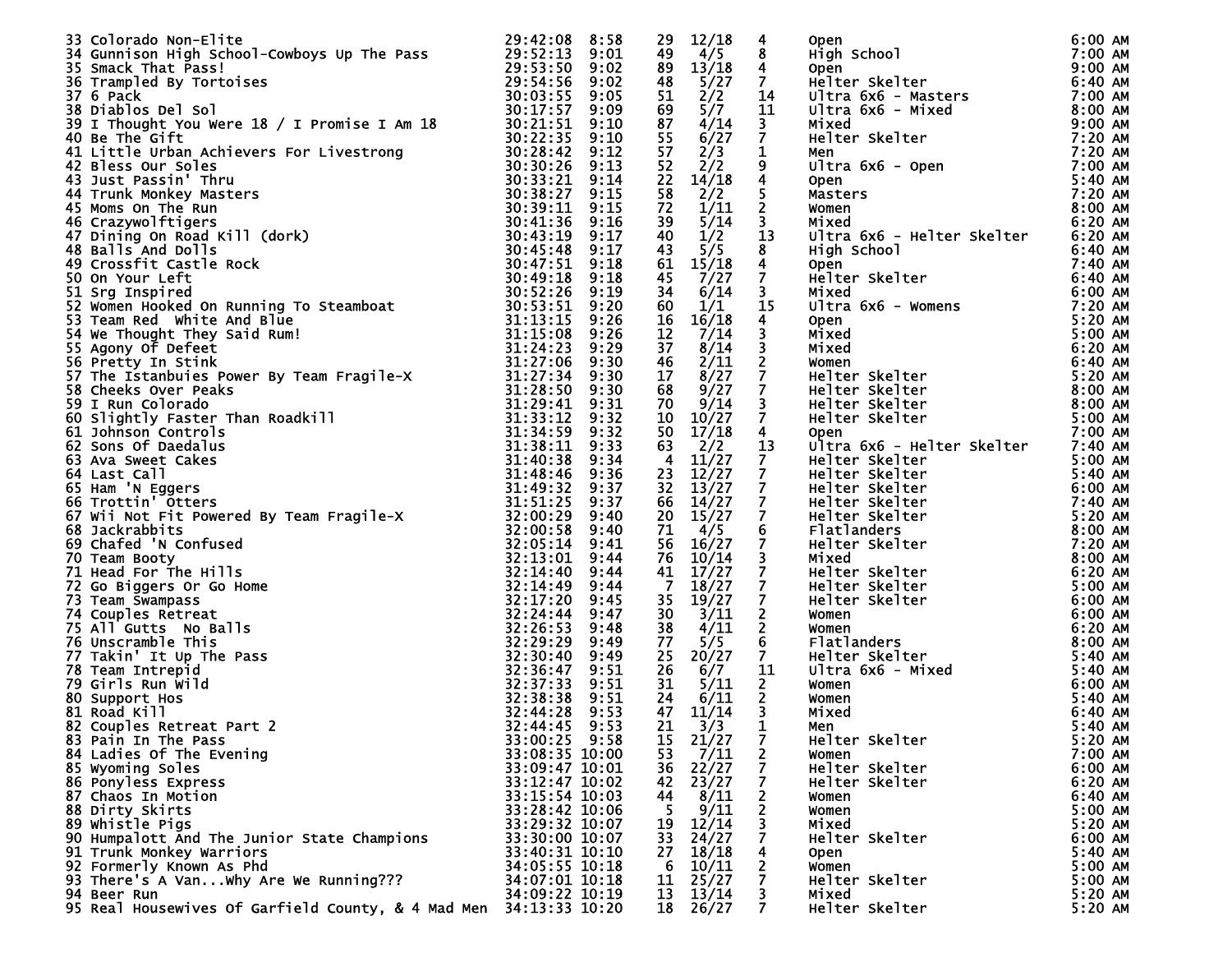| 96 We Like To Run In The Hot Hot Sun<br>$\frac{1}{2}$ is the set of $\frac{1}{2}$ in $\frac{1}{2}$<br>97 I Am Alive<br>98 Gun N Buns Part 2<br>99 3 Back 4 More W/ Help   | 34:15:27 10:21<br>35:20:32 10:34 - 9<br>35:20:58 10:40 - 8<br>35:58:26 10:52 - 3 | 28 11/11<br>$14/14$ 3<br>$\begin{array}{cc}\n 8 & 27/27 & 7 \\  3 & 7/7 & 11\n \end{array}$<br>7/7 | $\overline{\phantom{a}}$<br>11 | Women<br>Mixed<br>Helter Skelter<br>Ultra 6x6 - Mixed | $5:40$ AM<br>5:00 AM<br>5:00 AM<br>4:00 AM |
|---------------------------------------------------------------------------------------------------------------------------------------------------------------------------|----------------------------------------------------------------------------------|----------------------------------------------------------------------------------------------------|--------------------------------|-------------------------------------------------------|--------------------------------------------|
|                                                                                                                                                                           | RESULTS BY CATEGORY                                                              |                                                                                                    |                                |                                                       |                                            |
| TEAM CATEGORY: MEN                                                                                                                                                        |                                                                                  |                                                                                                    |                                |                                                       |                                            |
| 1 Super Dank Mega Bros                                                                                                                                                    |                                                                                  | 19:54:45 6:01                                                                                      |                                |                                                       |                                            |
| 2 Little Urban Achievers For Livestrong<br>3 Couples Retreat Part 2                                                                                                       |                                                                                  | 30:28:42 9:12<br>32:44:45 9:53                                                                     |                                |                                                       |                                            |
| 3 Couples Retreat Part 2<br>TEAM CATEGORY: WOMEN                                                                                                                          |                                                                                  |                                                                                                    |                                |                                                       |                                            |
| 1 Moms On The Run                                                                                                                                                         |                                                                                  | 30:39:11 9:15                                                                                      |                                |                                                       |                                            |
| 2 Pretty In Stink                                                                                                                                                         |                                                                                  | 31:27:06 9:30                                                                                      |                                |                                                       |                                            |
| 3 Couples Retreat                                                                                                                                                         |                                                                                  | 32:24:44 9:47                                                                                      |                                |                                                       |                                            |
| 4 All Gutts No Balls<br>5 Girls Run Wild                                                                                                                                  |                                                                                  | 32:26:53 9:48<br>32:37:33 9:51                                                                     |                                |                                                       |                                            |
| 6 Support Hos                                                                                                                                                             |                                                                                  | 32:38:38 9:51                                                                                      |                                |                                                       |                                            |
|                                                                                                                                                                           |                                                                                  | 33:08:35 10:00<br>33:15:54 10:03                                                                   |                                |                                                       |                                            |
|                                                                                                                                                                           |                                                                                  |                                                                                                    |                                |                                                       |                                            |
| 7 Ladies of The Evening<br>8 Chaos In Motion<br>9 Dirty Skirts<br>10 Formerly Known As Phd<br>11 We Like To Run In The Hot Hot Sun                                        |                                                                                  | 33:28:42 10:06<br>34:05:55 10:18                                                                   |                                |                                                       |                                            |
|                                                                                                                                                                           |                                                                                  | 34:15:27 10:21                                                                                     |                                |                                                       |                                            |
| TEAM CATEGORY: MIXED                                                                                                                                                      |                                                                                  |                                                                                                    |                                |                                                       |                                            |
| 1 The Honey Badgers                                                                                                                                                       |                                                                                  | 27:37:07 8:20                                                                                      |                                |                                                       |                                            |
| 2 Rock Bottom                                                                                                                                                             |                                                                                  | 28:15:33 8:32                                                                                      |                                |                                                       |                                            |
| 3 Beer Runners                                                                                                                                                            |                                                                                  | 29:10:15 8:48<br>30:21:51 9:10                                                                     |                                |                                                       |                                            |
| 4 I Thought You Were 18 / I Promise I Am 18<br>5 Crazywolftigers                                                                                                          |                                                                                  |                                                                                                    |                                |                                                       |                                            |
| 6 Srg Inspired                                                                                                                                                            |                                                                                  | 30:41:36 9:16<br>30:52:26 9:19                                                                     |                                |                                                       |                                            |
| <b>7 We Thought They Said Rum!</b><br>7 We Thought They Said Rum!<br>9 I Run Colorado<br>10 Team Booty<br>11 Road Kill<br>12 Whistle Pigs<br>13 Beer Run<br>14 I Am Alive |                                                                                  | 31:15:08 9:26                                                                                      |                                |                                                       |                                            |
|                                                                                                                                                                           |                                                                                  | $31:24:23$ $9:29$                                                                                  |                                |                                                       |                                            |
| 10 Team Booty                                                                                                                                                             |                                                                                  | 31:29:41 9:31<br>32:13:01 9:44                                                                     |                                |                                                       |                                            |
| 11 Road Kill                                                                                                                                                              |                                                                                  | 32:44:28 9:53                                                                                      |                                |                                                       |                                            |
| 12 Whistle Pigs                                                                                                                                                           |                                                                                  | 33:29:32 10:07                                                                                     |                                |                                                       |                                            |
| 13 Beer Run                                                                                                                                                               |                                                                                  | 34:09:22 10:19                                                                                     |                                |                                                       |                                            |
| 14 I Am Alive<br>TEAM CATEGORY: OPEN                                                                                                                                      |                                                                                  | 34:58:32 10:34                                                                                     |                                |                                                       |                                            |
| 1 12 Geeks And 24 Cheeks                                                                                                                                                  |                                                                                  | 26:18:54 7:57                                                                                      |                                |                                                       |                                            |
| 2 Solstice                                                                                                                                                                |                                                                                  | 27:13:40 8:13                                                                                      |                                |                                                       |                                            |
| 3 #1 Stunners                                                                                                                                                             |                                                                                  | 27:21:08 8:16                                                                                      |                                |                                                       |                                            |
| 4 Sanity Suspended                                                                                                                                                        |                                                                                  | 27:36:17 8:20                                                                                      |                                |                                                       |                                            |
| 5 The Land Sharks<br>6 Tight Butts & Sweaty Nuts                                                                                                                          |                                                                                  | 28:48:37 8:42<br>28:49:50 8:42                                                                     |                                |                                                       |                                            |
| 7 Cougarbait                                                                                                                                                              |                                                                                  | 28:52:39 8:43                                                                                      |                                |                                                       |                                            |
| 8 Bipeds On Psych Meds                                                                                                                                                    |                                                                                  | 28:52:46 8:43                                                                                      |                                |                                                       |                                            |
| 9 See You On Tuesday                                                                                                                                                      |                                                                                  | 29:13:02 8:49                                                                                      |                                |                                                       |                                            |
| 10 Westward Roughnecks<br>11 Nastyass Honey Badgers                                                                                                                       |                                                                                  | 29:25:20 8:53<br>29:39:56 8:57                                                                     |                                |                                                       |                                            |
| 12 Colorado Non-Elite                                                                                                                                                     |                                                                                  | 29:42:08 8:58                                                                                      |                                |                                                       |                                            |
| 13 Smack That Pass!                                                                                                                                                       |                                                                                  | 29:53:50 9:02                                                                                      |                                |                                                       |                                            |
| 14 Just Passin' Thru                                                                                                                                                      |                                                                                  | 30:33:21 9:14                                                                                      |                                |                                                       |                                            |
| 15 Crossfit Castle Rock                                                                                                                                                   |                                                                                  | $30:47:51$ 9:18                                                                                    |                                |                                                       |                                            |
| 16 Team Red White And Blue<br>17 Johnson Controls                                                                                                                         |                                                                                  | 31:13:15 9:26<br>31:34:59 9:32                                                                     |                                |                                                       |                                            |
| 18 Trunk Monkey Warriors                                                                                                                                                  |                                                                                  | 33:40:31 10:10                                                                                     |                                |                                                       |                                            |
| TEAM CATEGORY: MASTERS                                                                                                                                                    |                                                                                  |                                                                                                    |                                |                                                       |                                            |
| 1 Evergreen Pirates                                                                                                                                                       |                                                                                  | 27:59:43 8:27                                                                                      |                                |                                                       |                                            |
| 2 Trunk Monkey Masters<br>TEAM CATEGORY: FLATLANDERS                                                                                                                      |                                                                                  | 30:38:27 9:15                                                                                      |                                |                                                       |                                            |
| 1 Gorilla Warfare                                                                                                                                                         |                                                                                  | 21:44:43 6:34                                                                                      |                                |                                                       |                                            |
| 2 Gorilla Girls                                                                                                                                                           |                                                                                  | 29:15:17 8:50                                                                                      |                                |                                                       |                                            |